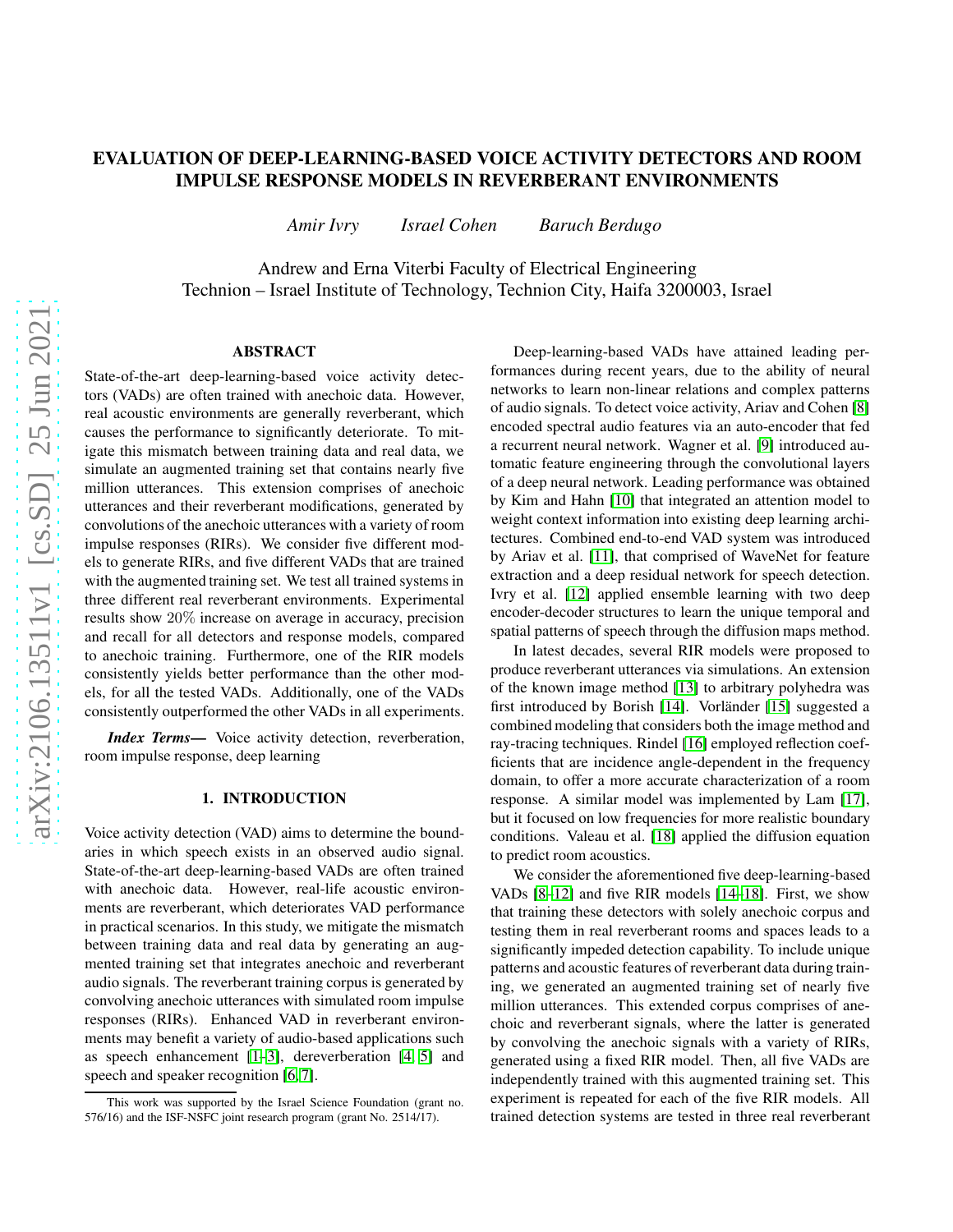spaces of a classroom, a large concert hall, and an octagon shaped library. Experimental results demonstrate that the performance of all detectors is enhanced in each of the tested reverberant environments, regardless of the RIR model employed during training. Evaluation measures such as accuracy, precision and recall increase by 20% on average, compared to non-reverberant training. An interesting outcome shows in each of the tested setups, the leading accuracy of each detector was consistently achieved by the Valeau RIR model [\[18\]](#page-4-16). In a similar manner, the detector introduced in Ivry [\[12\]](#page-4-10) prevailed competing VADs across all experiments.

The remainder of this paper is organized as follows. In Section [2,](#page-1-0) we describe the database. In Section [3,](#page-1-1) experimental results are given. We conclude in Section [4.](#page-2-0)

#### 2. DATABASE GENERATION

<span id="page-1-0"></span>In this section, we detail the construction of two disjoint datasets: An augmented training set and a test set. The training set contains both anechoic and reverberant utterances, that are generated by simulating a fixed RIR model and convolving the anechoic data with it. In contrast, the test set is constructed with real reverberant conditions, not simulations.

For the training stage, we employ the TIMIT [\[19\]](#page-4-17) training dataset that contains 4620 anechoic utterances, sampled at 16 kHz. Since this corpus is imbalanced and does not comprise of noises, we perform several preprocessing steps. Initially, since in TIMIT there are more speech frames than silence frames, we manually add 2 s of silence for each existing recording in the corpus. Next, we acquire recordings of stationary noises such as white and colored Gaussian noise, musical instruments and babble. These noises are randomly added to both speech and silence frames in signalto-noise-ratios (SNRs) that are distributed uniformly between 10-20 dB relative to clean anechoic speech.

We perform augmentation of this anechoic training set, so it holds both anechoic and simulated reverberant data. To simulate varied reverberant environments, 50 rectangular spaces are considered, such that the length, width and height are uniformly chosen from the range  $3 - 20$  m. This permits both small, medium and large spaces. To cover various scenarios, each of the 50 spaces is simulated 20 times, with different locations of the speaker and the receiver. To obtain a realistic setting, the speaker and the microphone are limited to height range of  $1 - 2$  m, and a distance of at least 0.5 m from each other. Each room is simulated with a reverberation time (RT60) that is chosen uniformly from the interval  $0.1 - 1$  s, such that both low and high reflective surfaces are accounted for.

Given an RIR model, we simulate  $50 \times 20$  RIR signals. Each of these responses is convolved with the anechoic utterances in [\[19\]](#page-4-17), which results in a reverberant training set. The augmented training set is simply a composition of the original anechoic signals with their aforementioned reverberant modifications. Ultimately, for a given RIR model, the training set comprises of  $4620 \times 1001$  utterances.

In the test stage, we use 100 anechoic utterances from the TIMIT test dataset. To obtain the reverberant test set, convolution is applied between this corpus and real recordings of room responses. These RIRs are taken from three reverberant environments [\[20\]](#page-4-18) of a classroom, a large concert hall and an octagon shaped library. For each environment, 130 recordings are available, from various locations in the room. Thus, three test sets are formed, each comprises of  $100 \times 130$  reverberant utterances.

#### 3. EXPERIMENTAL RESULTS

<span id="page-1-1"></span>In the following experiments, voice activity detection performance is evaluated by several measures. The receiver operating characteristic (ROC) curve is used to present a tradeoff between speech detection and false-alarm rates in various operation points. The robustness of the VAD and the sensitivity of its classifier to noises is derived by the area under curve (AUC) measure. Accuracy, precision, recall and F1 score [\[21\]](#page-4-19) are also employed in this study. When combined, all measures strongly indicate on the accuracy, generalization and robustness abilities of the detector.

In this study, we consider five VADs [\[8](#page-4-6)[–12\]](#page-4-10) and address them as Ariav-R, Wagner, Kim, Ariav-W and Ivry, respectively. Also, we employ five RIR models [\[14–](#page-4-12)[18\]](#page-4-16), and refer them as Borish, Vorländer, Randel, Lam and Valeau, correspondingly. We perform the following experiment, comprises of two-stages; training stage and test stage. In the first part, a fixed RIR model is simulated. Then, the steps described in Section [2](#page-1-0) are implemented with respect to the chosen RIR model. As a result, an augmented training set is obtained. Next, a VAD system is chosen and trained with the derived training set. We repeat this experiment for each VAD system and for each RIR model. Ultimately, this stage yields  $5 \times 5$  trained VAD systems. In the second stage, we test each trained detector on three test sets, generated in three reverberant environments of a classroom, a large concert hall and an octagon shaped library, as detailed in Section [2.](#page-1-0) An experiment conducted by the authors of this study showed that these three acoustic spaces are characterized by long (1 s), medium (0.8 s) and short (0.6 s) reverberation time, in correspondence.

By observing Fig. [1,](#page-2-1) several conclusions can be derived. First and foremost, if the training set contains merely anechoic data, then the performance of all VADs is significantly degraded when tested in real reverberant conditions. Respectively, employing the suggested augmented training set that comprises of reverberant utterances consistently enhances VAD performance in practical scenarios. The reason is that acoustic patterns and features highly differ between reverberant and anechoic environments, and this mismatch between the training data and real data is mitigated by the reverberant augmented training set. Another interesting derivation is that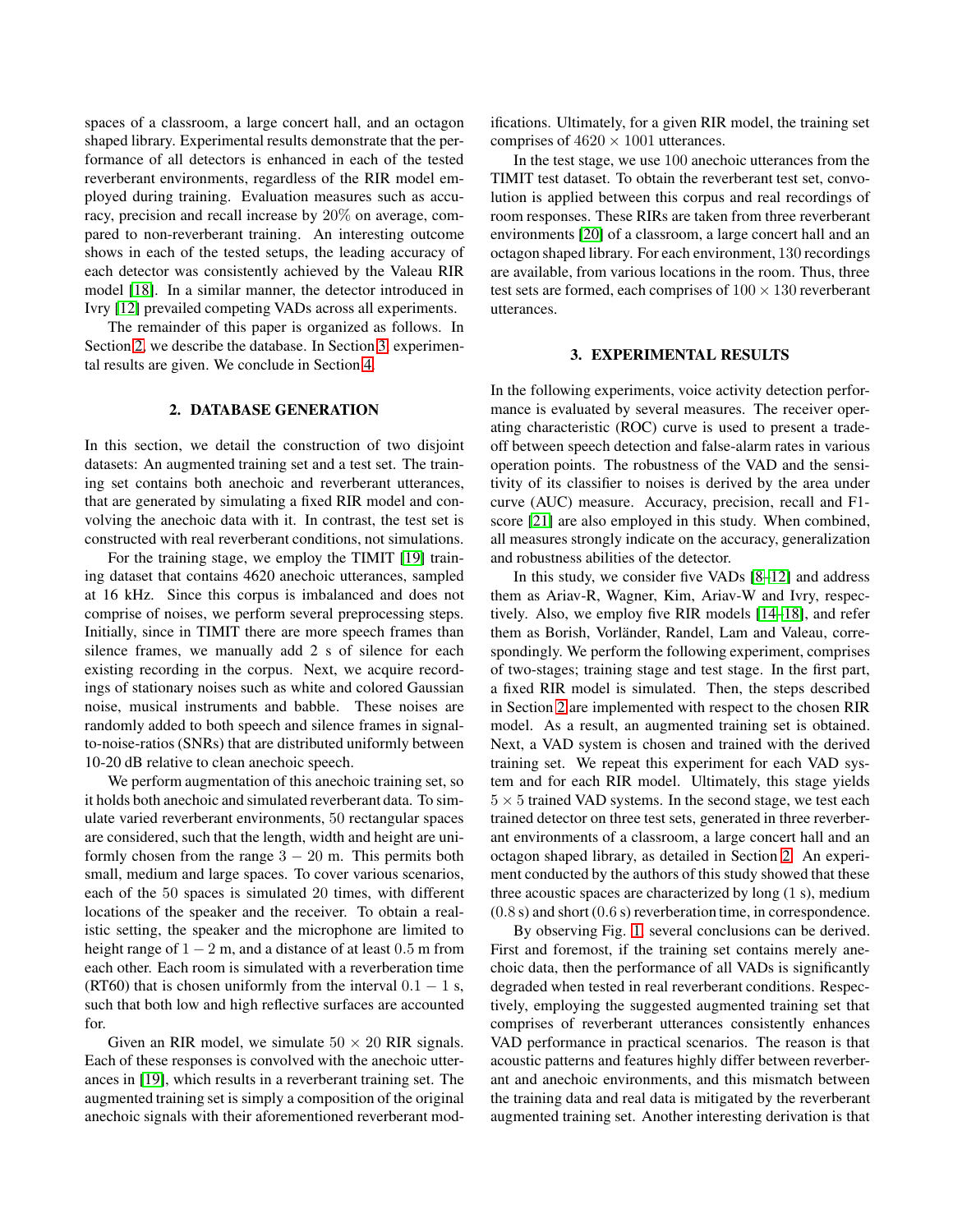the RIR model introduced by Valeau [\[18\]](#page-4-16) consistently leads to the highest performance, relative to competing RIR models, for all VADs and in all tested acoustics. One explanation is that the model proposed in [\[18\]](#page-4-16) predicts room acoustics better than the remaining models. It should be noticed that training with Valeau RIR model leads to rapid convergence of the ROC curves and leading AUC values. These results indicate that detectors trained with Valeau impulse response achieve wide margins of separation between speech and silence. Therefore, these detectors experience high robustness from noises and interferences that might shift the classifier.

Further derivations can be made based on Fig [2.](#page-3-0) The reported results reaffirm that augmentation of the training set with respect to Valeau RIR model leads to enhanced VAD performance in reverberant conditions, compared to training that merely considers anechoic data. This enhancement can be quantified by approximately 20% gap across all performance measures of accuracy, precision, recall and F1-score. This conclusion also implies high generalization ability of all VADs that are trained with [\[18\]](#page-4-16), since they consistently achieve enhanced performance for all measures and in all three acoustic environments. Next, let us focus on the interpretation of the accuracy, precision and recall measures. Since the training and test sets are balanced, these values strongly characterize the capabilities of the detector. The accuracy measure confirms that the Valeau model leads to accurate detection in frames of both speech and silence. Also, the enhanced precision measure correspondingly lowers the false-positive value, i.e., non-speech frames have lower probability of being classified as speech. This result highly benefits applications such as speech enhancement, in which interferences may lead to severe degradation in practical performance. In a similar manner, the increase in recall decreases the false-negative measure. Thus, loss of information that typically lies in speech frames is obviated with higher probability.

Next, we focus on Ivry VAD [\[12\]](#page-4-10) that achieved leading performance in all previous experiments, as can be viewed in Figs. [1](#page-2-1) and [2.](#page-3-0) A further analysis and evaluation of Ivry detector was conducted, and the results are depicted in Fig. [3.](#page-3-1) This detector obtains a state-of-the-art performance of 95% on average in all reported evaluation measures when trained with Valeau RIR model, which prevails competing VAD methods. Also, this detection system obtains leading accuracy, precision and recall measures across all tested reverberant setups. This outcome points on high generalization ability, robustness for noises and interferences, and prime accuracy in correctly distinguishing speech from silence.

### 4. CONCLUSIONS

<span id="page-2-0"></span>In this study, we have considered five different state-of-theart deep-learning-based VADs. We have shown that these detectors, when trained with merely anechoic data, experience



<span id="page-2-1"></span>Fig. 1. Detection rate versus false alarm rate in a reverberant setup of a classroom. Comparison is made between the five different training RIR models. VADs (top to bottom): Ivry, Ariav-W, Kim, Wagner and Ariav-R.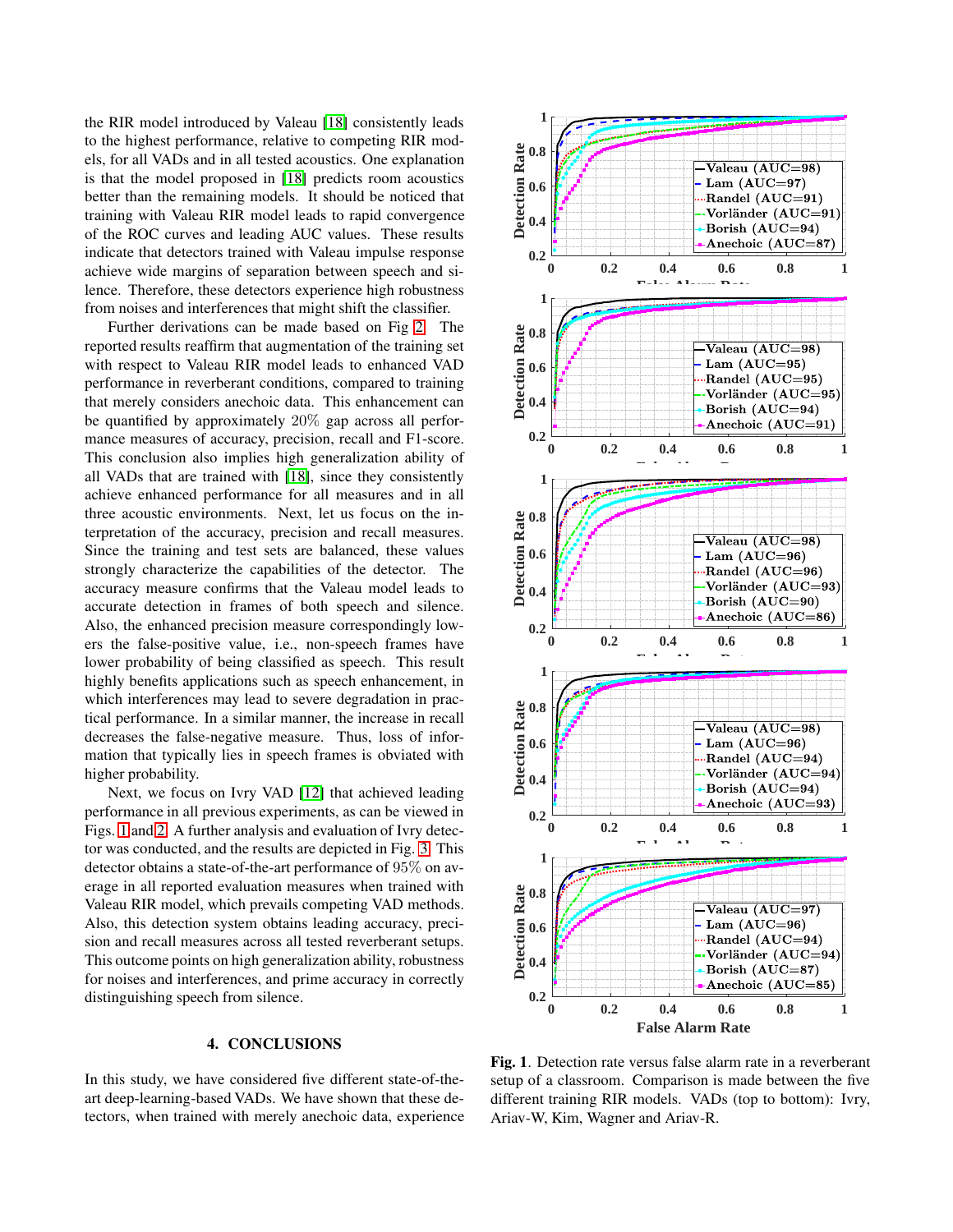

<span id="page-3-0"></span>Fig. 2. Performance of the five VADs in real reverberant conditions of (top to bottom): classroom, large concert hall, octagon library. Comparison is made between employing anechoic training (dark) and augmented training with Valeau RIR model (light).

substantial degradation in performance when tested in reverberant conditions. To mitigate the mismatch between training data and real data, we simulated an augmented training set that contains both an anechoic corpus and its reverberant transformation, where the latter was generated using a fixed room impulse response model. This extension permitted detectors to learn unique patterns and audio-based features that represent reverberant settings. The experiment was performed independently with five different room impulse response models. The training augmentation led to enhanced performance of all VAD systems when tested in three different real-life reverberant spaces of a classroom, a large concert hall and an octagon shaped library. Improvement was



<span id="page-3-1"></span>Fig. 3. Performance of Ivry VAD [\[12\]](#page-4-10) in real reverberant conditions of (top to bottom): classroom, large concert hall, octagon library. Comparison is made between the five RIR training models.

obtained in terms of both accuracy, generalization and robustness abilities. Also, evaluation of performance measures yielded an average increase of 20% in accuracy, precision and recall with respect to non-reverberant training corpus. This study has also shown that the response model introduced by Valeau [\[18\]](#page-4-16) consistently leads to the best performance, regardless of the detector and the tested acoustic environment. That and more, the VAD introduced by Ivry [\[12\]](#page-4-10) has achieved leading performance across all experiments. In future work, additional aspects such as feature engineering and dedicated architecture will be addressed in order to further enhance Ivry detector and adjust it for practical and reverberant acoustic scenarios.